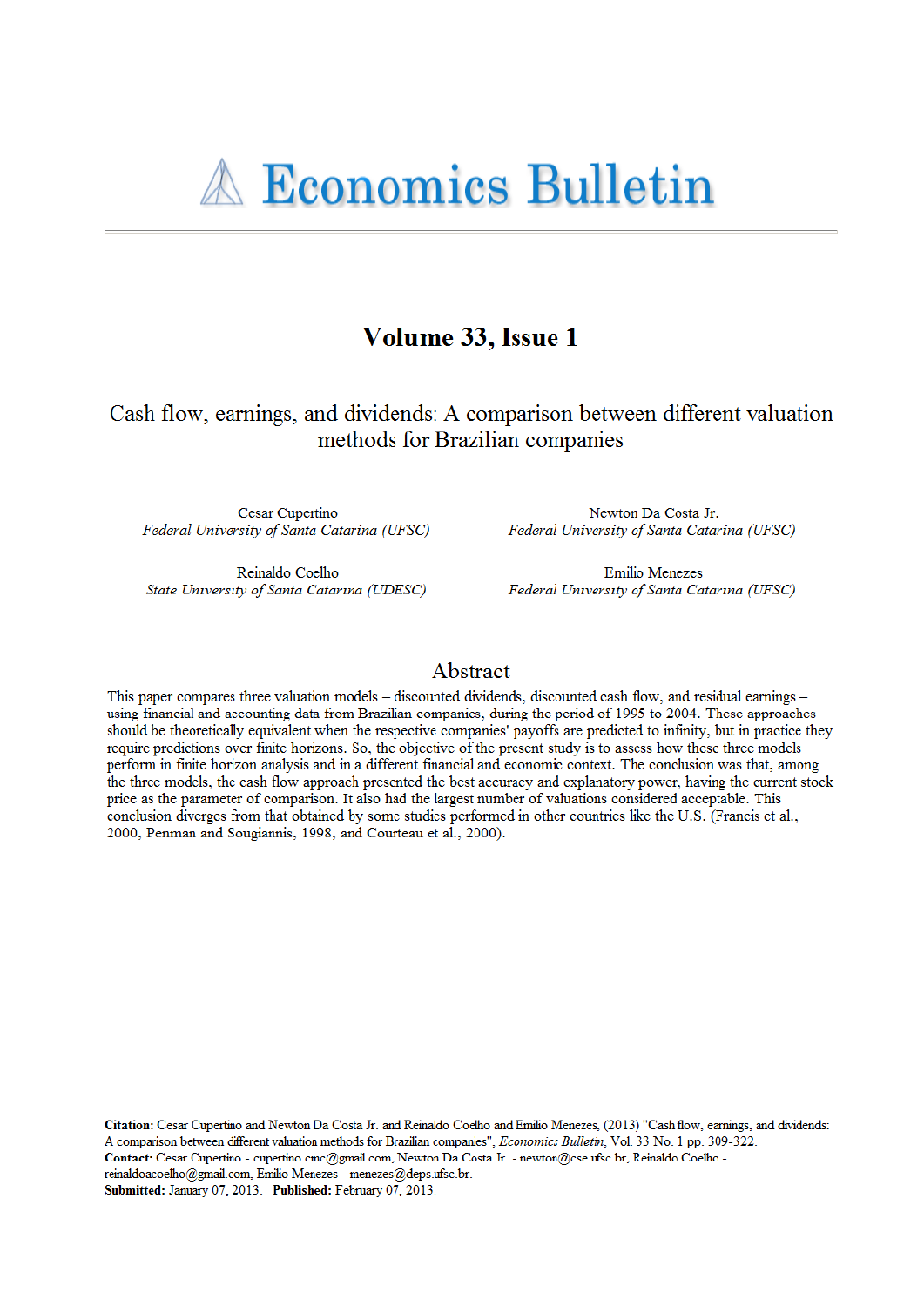#### **1. Introduction**

Valuation is one of the most demanded research topics in capital markets (Kothari, 2001) and has been applied in many purposes - estimation of the shares prices in IPOs, benchmarking between assets in the same industry, evaluation of the value creation due to managers, etc. (Fernández, 2001). Conceptually, it refers to the expected payoffs and the use of financial information to develop forecasts (Penman, 2001). The importance of this subject is direct, since the value of an investment is based on its future payoffs.

Three valuation approaches - cash flows, residual earnings, and dividends - are conducted with Brazilian data and their results compared in this study. The research approach follows Penman and Sougiannis (1998) and Francis *et al.* (2000), which methodologies are aligned with the current state of the international literature. The premise adopted is that the three models should produce the same result when the payoffs are predicted to infinity. However, for practical purposes, the analysis requires predictions over finite horizons. The need to restrain the explicit forecasting window creates distortions in the results, according to the valuation approach (Penman, 2001, and Courteau *et al.*, 2000). Once identified, the discrepancy among approaches enables to investigate the accuracy and the statistical incremental power of each model to explain the current stock prices.

The remainder of the study is organized as follows. Next section presents an outline of the three valuation approaches. In section 3 the testable propositions are developed. In section 4 the data used as input for each model, the specification of research procedures, and the results are described. Section 5 concludes and shows some recommendations for future research.

#### **2. Literature Review**

#### *2.1 The Dividend Discount Model (DD)*

Financial theory describes the company value in terms of expected future dividends (Penman and Sougiannis, 1998) and presents the Dividend Discount (DD) as theoretically correct valuation model (Plenborg, 2002), given by:

$$
p_t = \sum_{\tau=1}^{\infty} R^{-\tau} E_t \left( \tilde{d}_{t+\tau} \right) \tag{1}
$$

where  $p_t$  is the company market value in time *t*;  $\tilde{d}_{t+\tau}$  is assumed to represent the net dividends in time  $t + \tau$ ; R is the discount rate r plus 1;  $E_t$  is the expectation's operator based on the information available at time *t*.

The practical implementation - over finite horizons - of the DD model is problematic (Penman and Sougiannis, 1998). Miller and Modigliani (1961) dividend irrelevancy proposition determines that a company price is not related to the frequency and timing of dividend payments. Ang and Liu (1998) also attest that other variables should have preference over dividends for valuation purposes, once they are arbitrarily determined by managers, the process of estimation is inaccurate for short samples and their focus are on distribution and not on creation of wealth.

### *2.2 Discounted Cash Flow (DCF)*

The Discounted Cash Flow model (DCF) discounts the estimated future cash flows of an asset to their present value with a rate that synthesizes the cost of all sources of financing (debts, equity, etc.). Despite of the existence of several estimates of cash flow, in this study was applied the concept of free cash flow - (cash flow available to all suppliers of capital).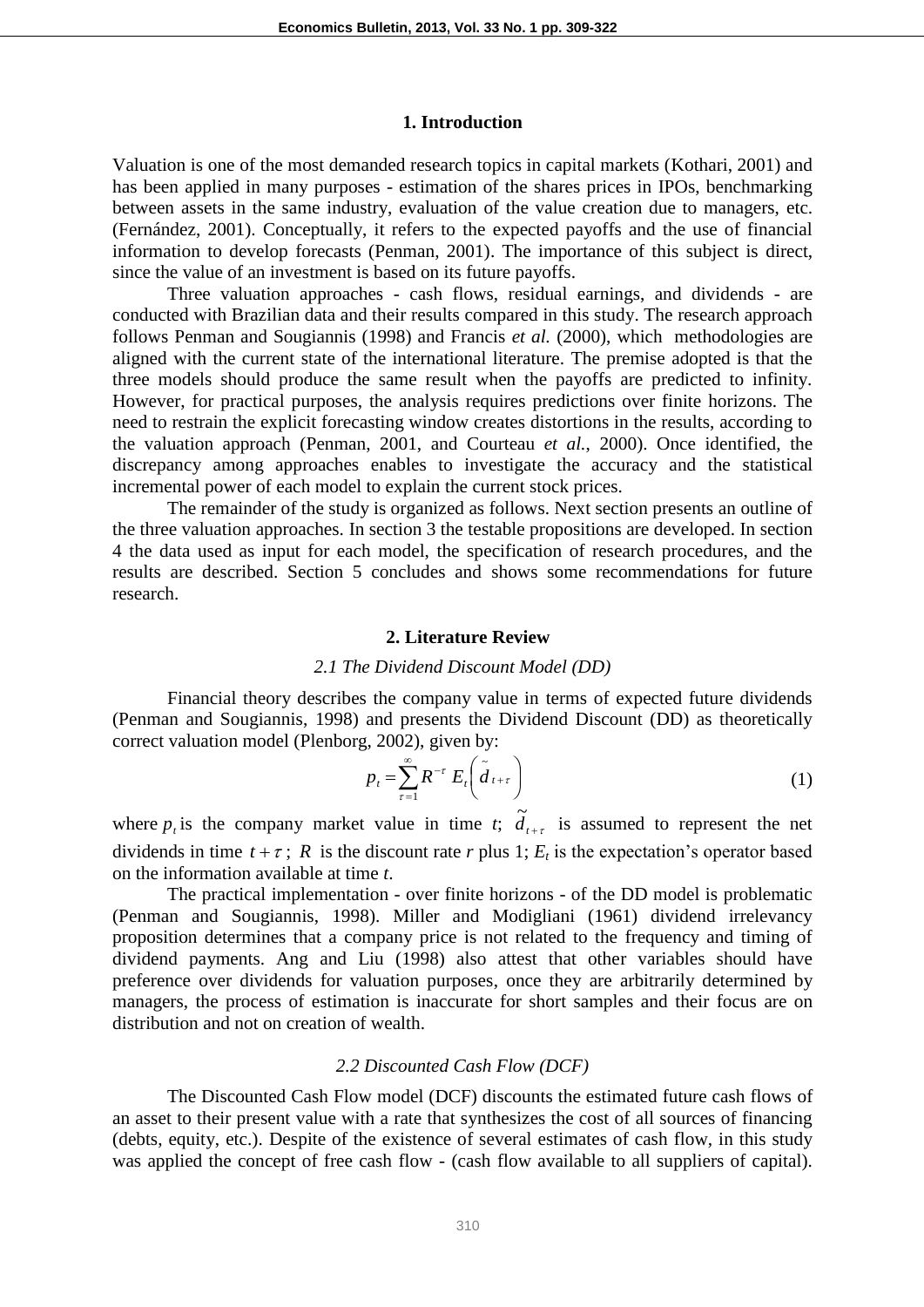The equation uses a comprehensive approach, similar to Copeland *et al.* (2000) and Damodaran (1999):

$$
V_t^{FCF} = \sum \frac{FCF}{(1 + r_{WACC})} + EC_t - D_t \tag{2}
$$

 $FCF = (SALES_t - OPERP_t - DEPEXP_t)(1 - \psi) + DEPEXP_t - \Delta WC_t - CAPEXP_t$ (2a)

$$
r_{WACC} = \frac{96}{D} (1 - \psi) r_D + \frac{96}{2} r_{PS}
$$
 (2b)

where:  $V_t^{FCF}$  is the company value;  $SALES_t$  is the sales revenues;  $OPEXP_t$  are the operating expenses; *DEPEXP<sub>t</sub>* is the depreciation expenses;  $\Delta WC_t$  is the change in working capital; *CAPEXP<sub>t</sub>* is the capital expenditures;  $EC<sub>t</sub>$  is the excess cash;  $D<sub>t</sub>$  is the market value of debt;  $r_{\text{WACC}}$  is the weighted average cost of capital;  $\%$ <sub>D</sub> is the debt percentage in the capital structure;  $\%_{PS}$  is the equity percentage in the capital structure;  $r_{PS}$  is the equity cost of capital;  $r<sub>D</sub>$  is the cost of debt and  $\psi$  is the corporate tax rate.

#### *2.3 Valuation using Residual Earnings (RE)*

The model expresses the value of a company as the sum of its equity and the discounted present value of its residual earnings. Therefore,

$$
p_{t} = b_{t} + \sum_{\tau=1}^{\infty} R^{-\tau} E_{t} \left( x_{t+\tau}^{a} \right)
$$
 (3)

where  $b_t$  represents the equity book value in time *t*;  $x_t^a$  $x_{t+\tau}^a$  denotes the residual earnings in time  $t + \tau$ . The "residual" earning is interpreted as the accounting income minus the interest due to use of equity capital:

$$
x_t^a = x_t - r(b_{t-1})
$$
\n<sup>(4)</sup>

where *r* is the discount rate and  $x_t$  is the accounting income  $(t-1, t)$ .

To derive the RE model from the DD model, two premises are needed (Lo and Lys, 2000). The first refers to the adoption of an accounting system that satisfies the Clean Surplus Relation (CSR). Essentially, CSR implies that all variations of equity pass by the income statement, given by:

$$
b_t = b_{t-1} + x_t - d_t \tag{5}
$$

The second premise to derive the RE model from the DD model is regularity condition, which imposes that the equity book value grows at a rate smaller than *R*.

$$
R^{-\tau} E_t(b_{t+\tau}) \xrightarrow{\tau \to \infty} 0
$$

#### **3. Testable Propositions**

Considering the existing belief – that the cash flow method is the dominant one – the alternative application of all three models in the same data set allows the verification of the following hypotheses:

*Hypothesis 1: the cash flow method presents better accuracy and explanatory power than the other alternatives.*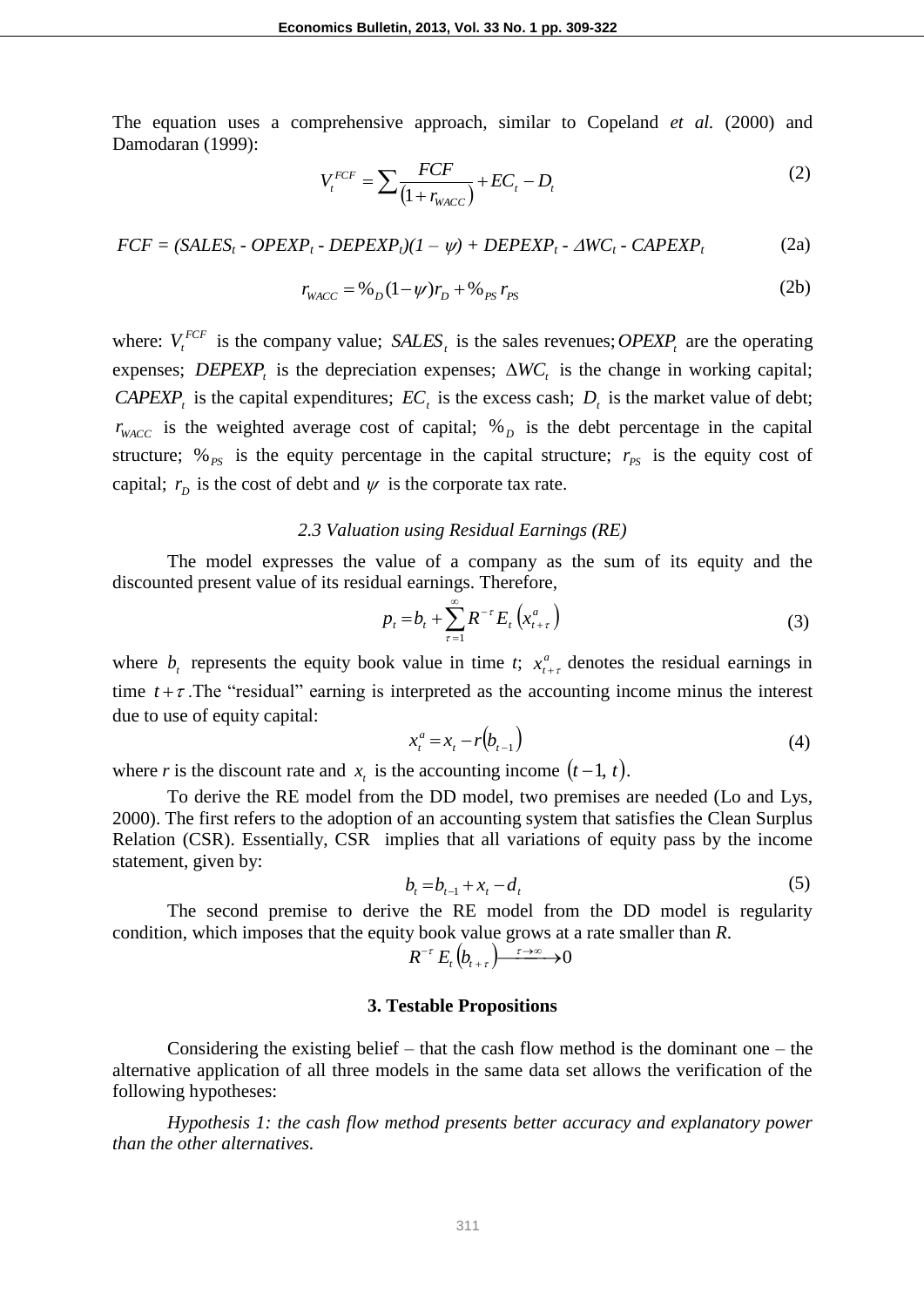The accuracy identification of the models allows the analyses of observed errors in the explicit forecasting horizon. A relevant issue is to identify if the estimation error variation is influenced by increases or decreases of the forecasting window. In other words, since the estimates produce a bias, one would expect that, the larger the explicit forecasting horizon, the larger the error. This argument is reinforced by the fact that the present study uses perfect forecast of the terminal value. Specifically, the *ex-ante* terminal value forecast was established by *ex-post* data. Therefore, all models considered as terminal value the observed market price for the last explicit forecasting period. This terminal value perfect forecast allows focusing in the explicit forecasting horizon, where the model is effectively applied.

*Hypothesis 2: the increase in the explicit forecasting horizon increases the valuation error estimates, independently of which method is used.*

The estimation errors vary according with the modeling approach adopted. A model can present a high or a low bias, but what is his ability of producing reasonable estimates? To define a reasonable estimate, an error parameter of 15% can be determined. Along these lines, if the estimate fluctuates 15% around the real stock price, the estimate can be classified as adequate. In the present study, an adequate estimate is defined as situated within the central tendency. Again, focusing on the cash flow for the reasons already presented, one would expect that this model yields the largest number (in relative terms) of observations situated near the central tendency comparatively to the other models considered. This intuition defines the third hypothesis:

*Hypothesis 3: the cash flow approach is the one that presents, relatively to the others, the largest number of estimations within the central tendency*;

The final supposition is that all valuation models considered in this work have incremental power in explaining the market price of companies. The incremental power, in this case, is defined as the positive variation in the correlation coefficient (adjusted- $\mathbb{R}^2$ ), given by the difference between the adjusted  $R^2$  calculated in the regression that has the estimates of all models as independent variables and the  $R^2$  calculated in the regression that has only the estimates of two valuation models. This difference gives the incremental power for the model left out of the second regression (Dechow, 1994). The fourth hypothesis, therefore, can be expressed as:

*Hypothesis 4: all valuation models, whatever the approach used, present an incremental power in explaining companies' stock prices*.

#### **4. Data and Results**

#### *4.1 Data*

The analyses conducted in this study use accounting historical values and stock prices (in an annual basis) of firms listed on the Sao Paulo Stock Exchange (Bovespa). The data was extracted for the period of 1995 to 2004 from *Economatica* data basis, removing financial companies from the sample. Additionally, the outliers located in the upper and lower extremes (2.5%) of the market share price sample distribution were discarded. Other factors that influenced the amount of observations were missing observations and liquidated companies. These procedures resulted in a sample of 1,900 observations/year, on average.

The accounting historical data are used to perform estimates for the explicit forecasting horizon, according to the fundamentals of each model (dividends, cash flows, and residual earnings). All valuations, independent of the considered model, were performed for the last day of the year in analysis. The last closing price of shares prices were used with two purposes: as parameter for benchmarking and as terminal value.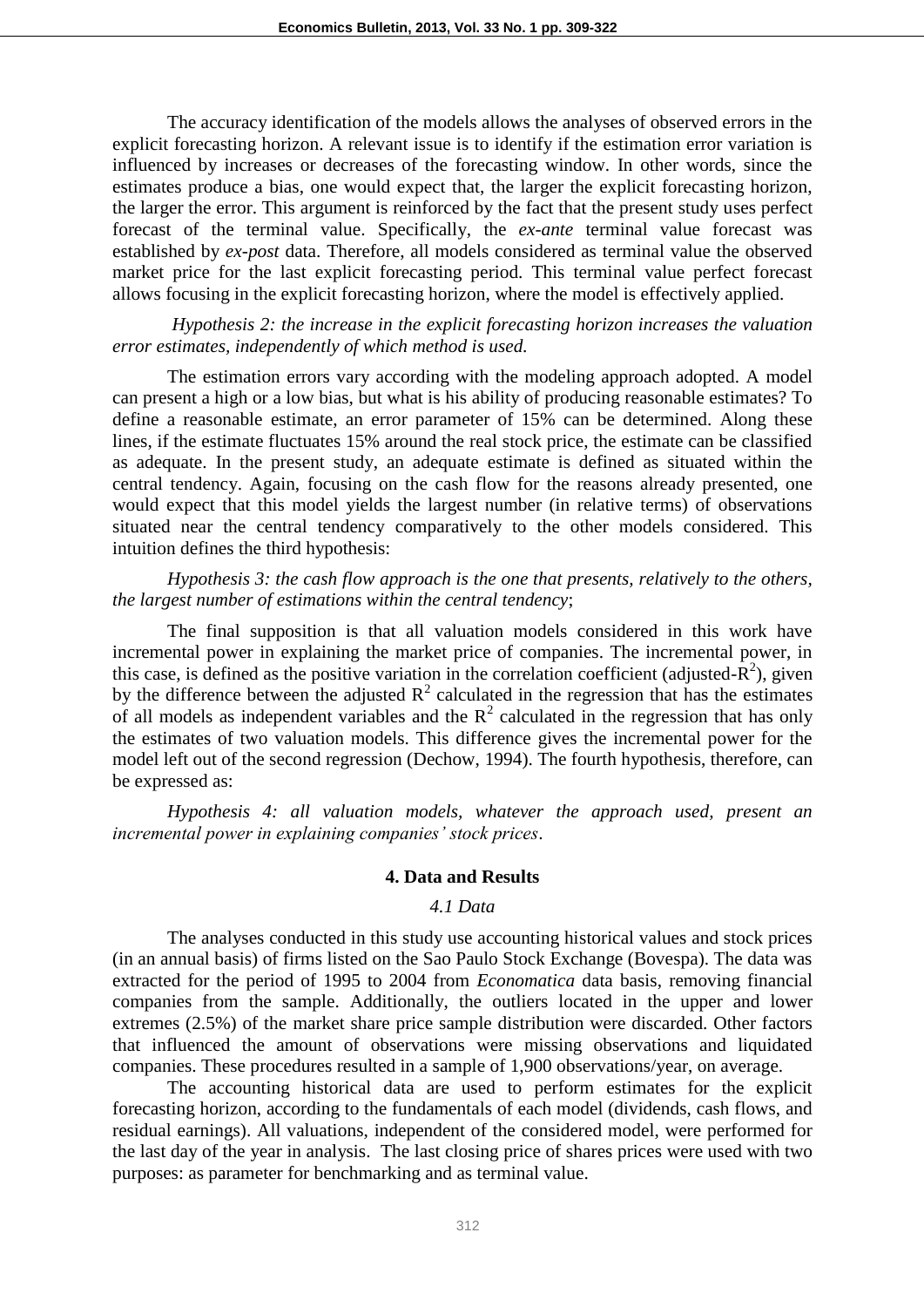It was utilized *ex-post* data as proxies of terminal value for all models. In this sense, the terminal value is defined as the firm market value , measured by stock closing price in the last day of 2004. This procedure, together with the efficient market hypothesis, corresponds to a "perfect forecast" of the terminal value, since all relevant information have already been incorporated in the stock price for the period exceeding the explicit forecasting horizon (terminal value). The variable *TV* represents the terminal value in the valuation equations (see Table 1).

In order to better handle the issue of survivorship bias, the selection of companies in terms of missing observations or liquidation of the firm was performed dynamically. For each forecasting horizon, it was required the availability of the stock price for each year.

#### *4.2 Results*

The hypothesis 1 is based on the premise that the cash flow model is the dominant one. This hypothesis depends on the performance of the models, measured by its accuracy and its explanatory power. Three steps were conducted: (i) identification of the existing bias between the calculated and observed values, in order to determine the models accuracy; (ii) execution of three regressions, in order to verify the explanatory power of each model; (iii) comparison of the correlation coefficients (adjusted- $R^2$ ) of each model. The regressions were performed according to the following specification:

$$
\hat{p}_{it} = \alpha + \beta (X_{it}) + \varepsilon_{it} \tag{6}
$$

where  $\hat{p}_{it}$  is the estimated market price;  $X_{it}$  is the value of company *i* that can be estimated either by net dividends (*Div*), cash flow (*CF*), or residual earnings (*RE*) methodologies, in period *t*. Subscript *t* can assume the following values: 1996, 1997, 1998, 1999, 2000, 2001, 2002, and 2003. It was performed 24 regressions (8 years for each of the 3 models).

Table 1 presents the estimated normalized values from equation (6). It can be seen the occurrence of negative values in each model, particularly for the cash flow (approximately 30%) and residual earnings (approximately 20%). The negative valuations can occur due to several reasons and it is not the focus of this study. However, possible causes can be negative net dividends, low terminal values, negative cash flows, excessive leverage, negative equity, and negative net income (net losses). The negative valuations were excluded from the analyses, following previous studies (Francis *et al.*, 2000).

Table 2 shows the bias identified in each model by  $\left(V^{Mod} - P\right)/P$ , where  $V^{Mod}$  is the value estimated by each model and *P* is the observed value of the variable (the benchmark value). It can be noted that the dividends and the residual earnings models have the tendency to overestimate the firm values, while the cash flow does the opposite. In absolute terms (disregarding the sign bias) the cash flow presented the best accuracy<sup>1</sup> among the models, confirming the first half of hypothesis 1.

The second half of the hypothesis was verified by the results of univariate regressions between observed and estimated values. To perform this step, the ordinary least squares (OLS) method was employed. Table 3 presents the regressions coefficients (slopes), correlation coefficients (adjusted- $R^2$ ), the relative force of the dividends and residual earnings models against the one of the cash flow model, and the number of observations included. Missing values for dependent or the independent variables were excluded in regressions. All coefficients are significant at 1% level.

The models explanatory power can be compared by a relative power statistic, calculated as  $R^2(.)/R^2CF$ , where  $R^2(.)$  denotes the dividends or residual earnings correlation coefficient and  $R^2CF$  represents the cash flow correlation coefficient. If this statistic is larger

l

 $1$ . The performance was calculated by the average of the median forecasted errors, in absolute terms.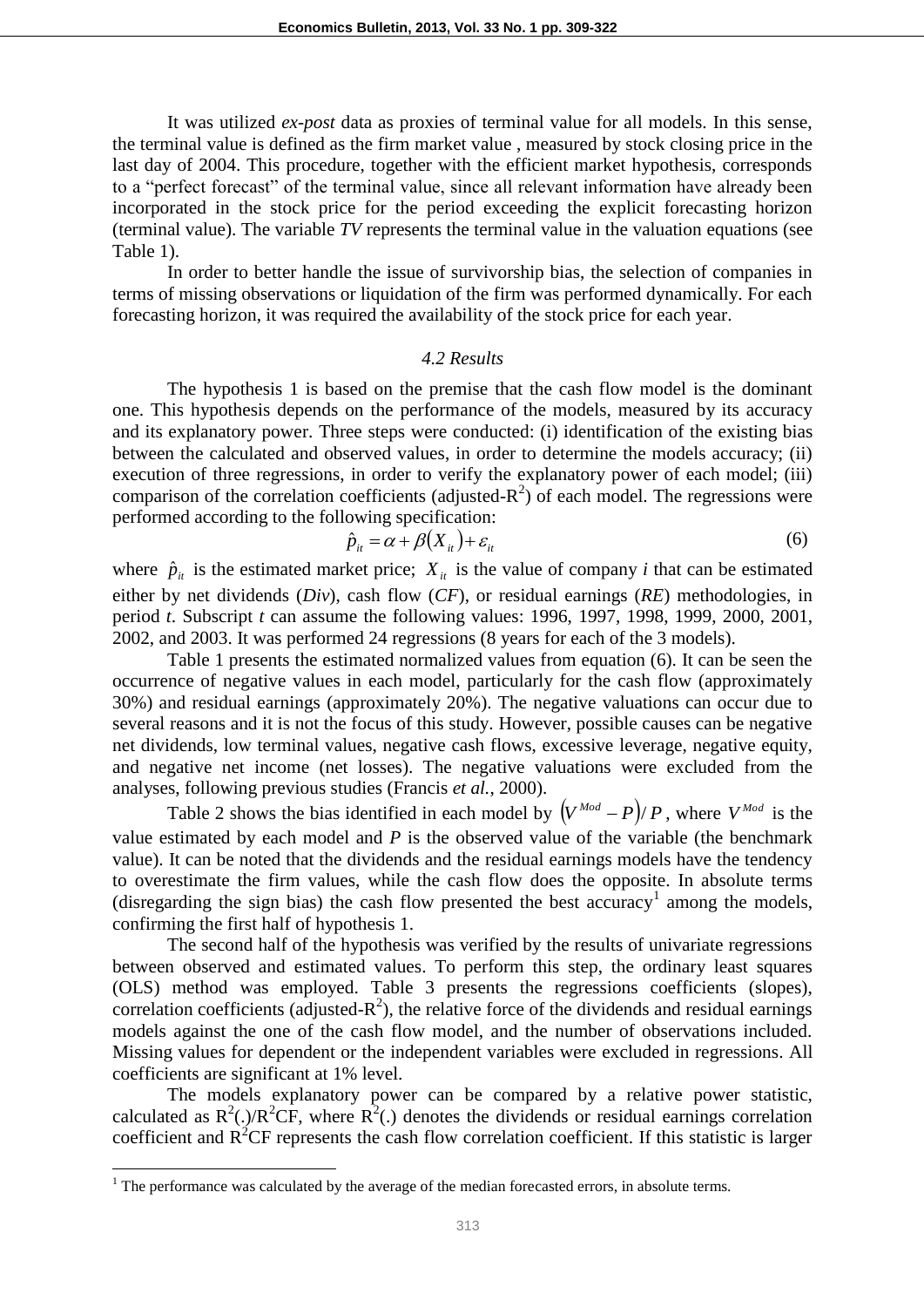than one, the cash flow underperforms the other methods, and vice versa. The results obtained indicate that the referred statistic is 75% of the time bellow one in relation to dividends and 50% of the time bellow one in relation to residual earnings. However, in this last case, on average, the statistic is also bellow one, what gives superiority to the cash flow method. These results allow the acceptance of the second part of hypothesis 1. Adding to the results presented earlier, hypothesis 1 can be fully accepted (in terms of accuracy and explanatory power).

Hypothesis 2 is built in the premise that increasing the explicit forecasting horizon it increases the valuation estimation errors, for all models. Tables 2 and 3 can be used to verify this hypothesis. It can be observed in Table 2 that the estimation errors do not tend to increase (decrease) systematically with an increase (decrease) in the forecasting horizon. However, it can be seen that as the forecasting horizon decreases, the number of positive bias increases for dividends model, decreases for the cash flow model, and it has no clear trend for the residual earnings model.

Another factor implies that changes in the explicit forecasting horizon do not generate a clear trend in terms of the sign and size of forecasting errors is the univariate correlation coefficient presented in Table 3. Taking dividends as an example, the  $R^2$  obtained for year 1996 was of 0.2606 and for year 2003 was of 0.9529, indicating that there was an improvement in the coefficient as the explicit forecasting horizon decreased. However, it can be observed that the  $R^2$  obtained for 1997 and 2002 was of 0.9529 and 0.6483, respectively, denying the existence of any kind of trend. In conclusion, the hypothesis 2 can not be supported be the evidence found.

The third hypothesis refers to the ability of models to yield good stock prices estimates. With this purpose it was necessary to define a new measure and a parameter. The measure selected was the central tendency that captures the estimates located within a specific interval (parameter). In this study it was defined an interval of plus or minus 15% of actual stock price as parameter for the central tendency, in accordance with previous studies (Francis *et al.*, 2000). Table 4 summarizes the results obtained.

For the discounted dividends model the smallest number of estimates (in relative terms) within the central tendency was identified for 1998 (1.27%) and the largest for 2003 (17.32%). Furthermore, for the cash flow model the smallest number of estimates was observed for 1998 (5.63%) and the largest for 2003 (26.15%). Moreover, for the residual earnings model the smallest and largest numbers were observed for 1997 (3.06%) and 2003 (16.56%), respectively. Hence, the results encountered allow the acceptance of hypothesis 3.

The last hypothesis claims that all models have incremental explanatory power. In order to verify this hypothesis, 32 new regressions were carried out, according with the following specifications:

$$
P_{it} = \alpha + \beta_0 (DIV_{it}) + \beta_1 (CF_{it}) + \beta_2 (RE_{it}) + \varepsilon_{it}
$$
\n<sup>(7)</sup>

$$
P_{ii} = \alpha + \beta_0 (DIV_{ii}) + \beta_1 (CF_{ii}) + \varepsilon_{ii}
$$
\n
$$
(8)
$$

$$
P_{it} = \alpha + \beta_0 (DIV_{it}) + \beta_1 (RE_{it}) + \varepsilon_{it}
$$
\n(9)

$$
P_{ii} = \alpha + \beta_0 (CF_{ii}) + \beta_1 (RE_{ii}) + \varepsilon_{ii}
$$
\n(10)

Where  $P_i$  is the price of company *i* for year *t*, being *t* the period of 1996 to 2003. *DIV* corresponds to the estimate of the dividends model for company *i* for year *t*; *CF* corresponds to the estimate of the cash flow model for company *i* for year *t*; *RE* corresponds to the estimate of the residual earnings model for company *i* for year *t*;  $\alpha$  is the intercept;  $\beta_{(.)}$  are the regression coefficients (slopes); and  $\varepsilon$  is the error term.

Equation (7) specifies a multivariate regression of stock prices with the estimations of all models, simultaneously. In contrast, equations (8) to (10) specify multivariate regressions of stock prices with only two of the models (two at a time), simultaneously. The incremental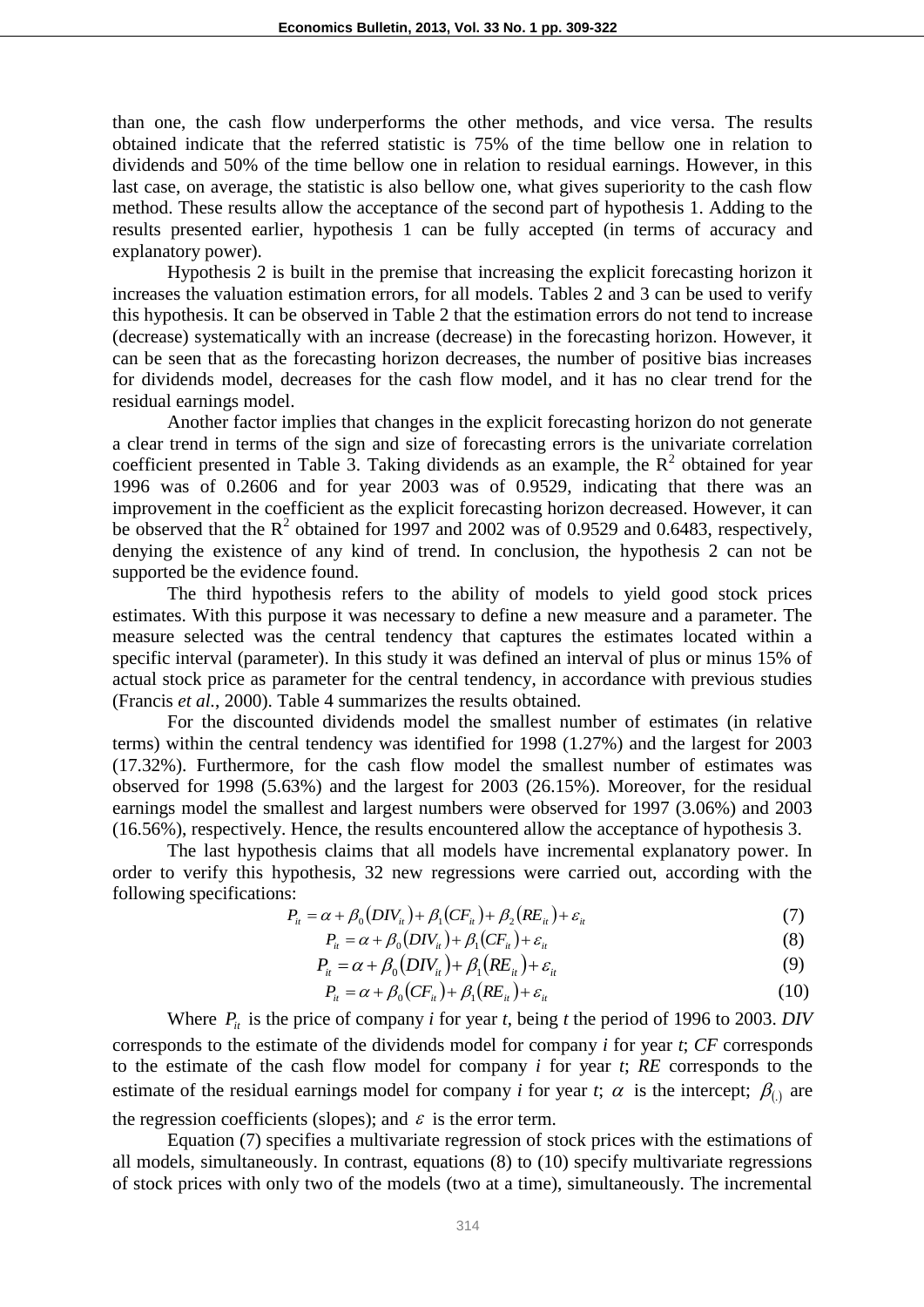power was then identified as the difference between the adjusted correlation coefficients of the regression with three independent variables (equation 7) and the one of the regressions with two independent variables - equations (8) to (10). For instance, the difference between the coefficients the regressions using equations  $(7)$  and  $(8)$ ,  $(7)$  and  $(9)$ ,  $(7)$  and  $(10)$  yields the incremental power of the residual earnings model, cash flow model, and dividends model, respectively. The results presented in Table 5 permit rejection of the hypothesis 4.

#### **5. Conclusions**

In order to determine the best performance model (for a finite horizon of forecasting) four hypotheses were established and tested. The first one poses that the discounted cash flow valuation method presents better accuracy and explanatory power than the dividends and residual earnings valuation methods. As this method produced the smallest average difference between the calculated and observed firm values (defined here as accuracy), and also produced the best explanatory power, determined by a statistic based on R-square coefficients ratio, this hypothesis was accepted.

The second hypothesis states that an increase in the explicit forecasting horizon increases the valuations estimates error. The results encountered did not support this statement.

The third hypothesis claims that the discounted cash flow is the valuation method with a largest number of estimates within the central tendency, which reflects the models ability to produce good company value estimates, considering a departure (above or bellow) from the observed value not higher than 15%. For all periods studied, the cash flow was the method that achieved better results, allowing the acceptance of the hypothesis 3.

The last hypothesis asserts that all valuation models should have an incremental power to explain the firms market prices. In order to verify that  $R^2$ -adjusted for multivariate regressions involving estimates of the three models (simultaneously) was compared with the  $R<sup>2</sup>$ -adjusted of regressions involving just two of the models at a time (also simultaneously). The difference between the  $R^2$ -adjusted is considered to be the incremental contribution of the model left out of the second regression (the one with only two models). The results do not confirm the hypothesis 4.

One of the main contributions of this study consists in the documentation<sup>2</sup> of several diverging results encountered in the application of theoretically equivalents valuation approaches for Brazilian companies. Its findings, however, refer to the period of 1995-2004, and, therefore, should be used with caution for different periods or companies not include in the sample (as financial companies).

Within the limitations of the present study, the evidences found reveal the discounted cash flow as the superior method for the valuation of Brazilian companies, in relation to the discounted dividends and residual earnings models. However, the majority of the recent studies (as in Francis *et al.,* 2000, Penman and Sougiannis, 1998, and Courteau *et al.,* 2000) points out to the dominance of the residual earnings model for companies of other countries, particularly for the U.S. environment. Even though the analysis of the causes of this divergence is not the focus of this study, some specific circumstances in the Brazilian capital markets and corporate reporting system, such as poor investor protection and legal enforcement (Anderson, 1999, Durnev and Kim, 2005, and Chong and Lopez-de-Silanes, 2007), corporate governance (Rabelo and Vasconcelos, 2002), liquidity (Sanvicente and Minardi, 1998, and Machado and Medeiros, 2011), ownership concentration (Silva and Leal,

l

 $2$  It was not found in the literature review another study comparing the three models discussed in the present work for a robust sample of Brazilian companies.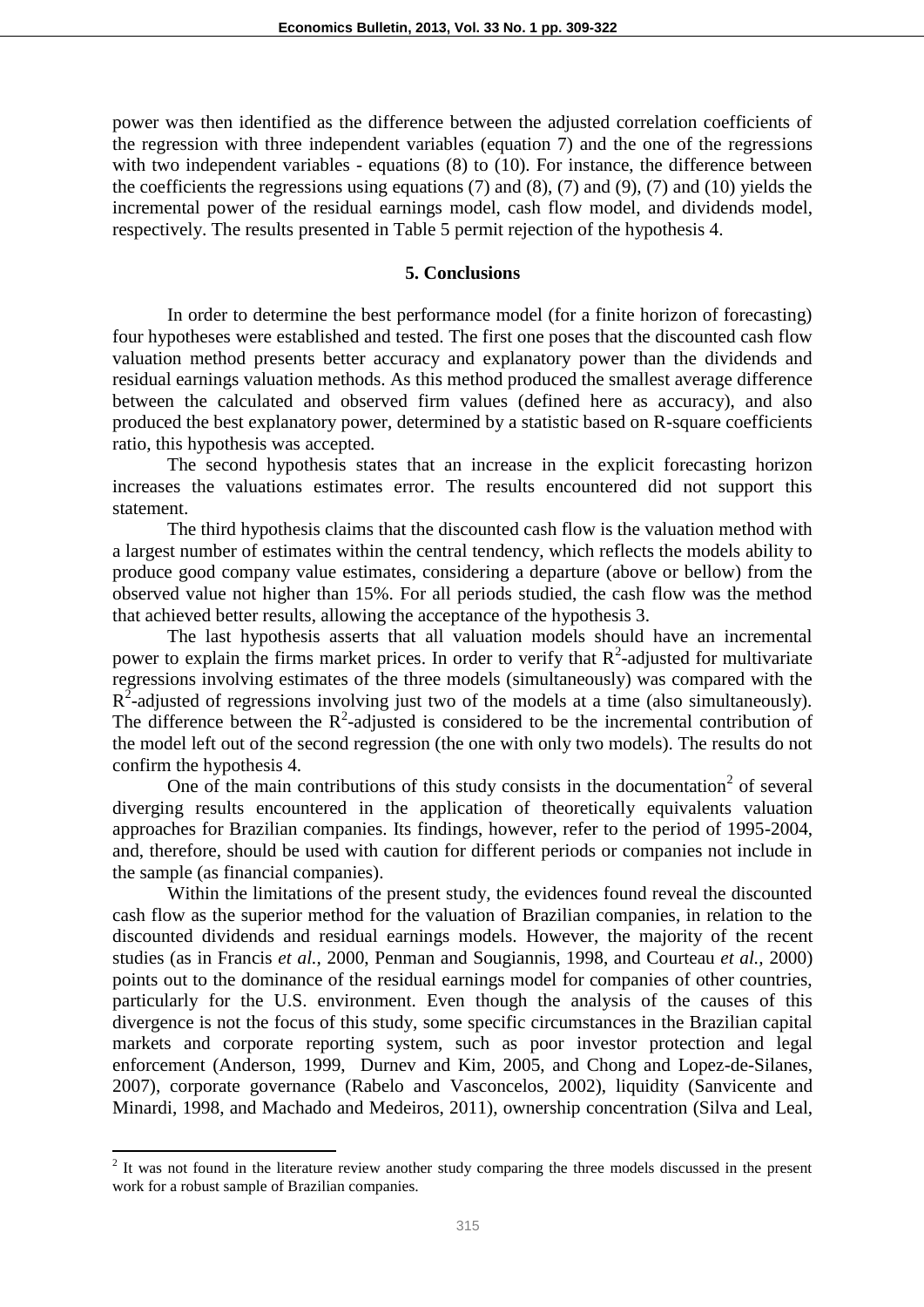2005), lack of transparency in the disclosure of accounting numbers (Lopes and Galdi, 2006) and strong tax influence (Coelho, Galdi and Lopes, 2010, and Dal-Ri Murcia, F. et al, 2008) might be part of the explanation.

## **References**

Anderson, C. W. (1999) "Financial contracting under extreme uncertainty: An analysis of Brazilian corporate debentures" *Journal of Financial Economics* **51**(1), 45–84.

Ang, A. and J. Liu (1998) **"**A generalized earnings model of stock valuation" SSRN working paper number 94028.

Chong, A. and F. Lopez-de-Silanes (2007) *Investor protection and corporate governance: Firm evidence across Latin America*. Stanford University Press: Stanford.

Courteau, L., J. Kao and G.D. Richardson (2000) "The equivalence of dividend, cash flows and residual earnings approaches to equity valuation employing ideal terminal value expressions" SSRN working paper number 233399.

Copeland, T., T. Koller and J. Murrin (2000) *Valuation*, Wiley: New York.

Dal-Ri Murcia, F., A.C. da Silva, E. Barreto and L.N. G. de Carvalho (2008) "Conjectures regarding the adoption of fair value measurements in Brazil" *Revista Contemporânea em Contabilidade* **1**(9), 1807-1821.

Damodaran, A. (1999) *Investment Valuation*, Wiley: New York.

Dechow, P.M. (1994) "Accounting earnings and cash flows as measures of firm performance: The role of accounting accruals" *Journal of Accounting and Economics* 18(1), 3–42.

Durnev, A. and E.H. Kim (2005) "To steal or not to steal: Firm attributes, legal environment, and valuation" *Journal of Finance*  $60(3)$ , 1461–1493.

Fernández, P. (2001) "Valuation using multiples**:** How do analysts reach their conclusions?" SSRN working paper number 274972.

Francis, J., P. Olsson and D. Oswald (2000) "Comparing the accuracy and explainability of dividend, free cash flow, and abnormal earnings equity value estimates" *Journal of Accounting Research* **38**(1), 45-70.

Kothari, S.P. (2001) "Capital markets research in Accounting" *Journal of Accounting and Economics* **31**(1–3), 105–231.

Lo, K. and T. Lys (2000) "The Ohlson model: contribution to valuation theory, limitations, and empirical applications" *Journal of Accounting, Auditing and Finance* 15(3), 337–367.

Lopes, A. B. and F.C. Galdi (2006) "Financial statement analysis also separate winners from losers in Brazil" *Anais do Seminário de pesquisa econômica da Fundação Getúlio Vargas* working paper number 2128. Retrieved from http://epge.fgv.br/files/2128.pdf.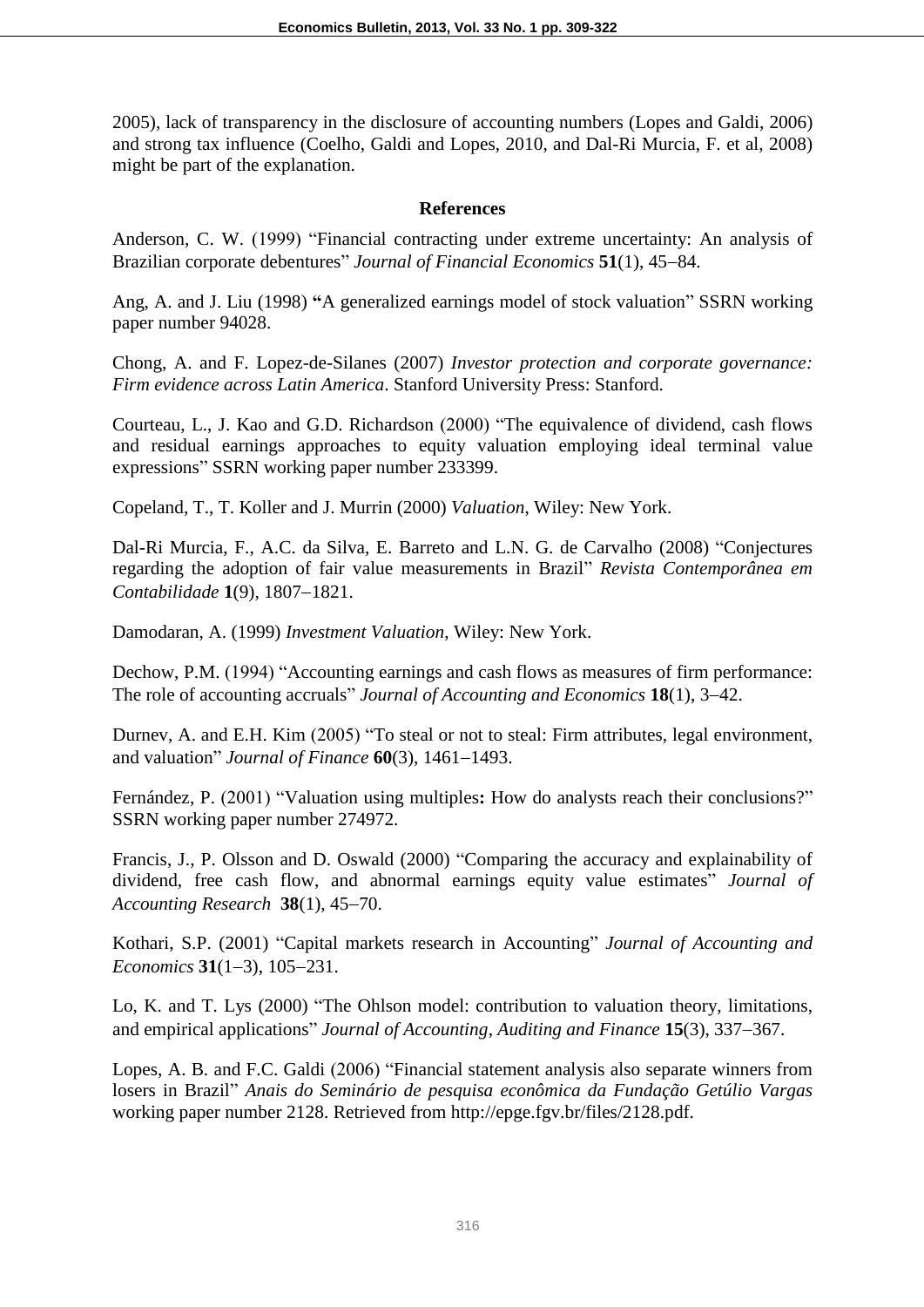Machado, M.A.V. and O.R. Medeiros (2011) "Asset pricing model and the liquidity effect: Empirical evidence in the Brazilian stock market" *Brazilian Review of Finance* **9**(3), 383412.

Miller, M. H. and F. Modigliani (1961) "Dividend policy, growth, and the valuation of shares" *Journal of Business* **34**(4), 411-433.

Penman, S. H. (1998) "A synthesis of equity valuation techniques and the terminal value calculation for the dividend discount model" *Review of Accounting Studies* 2(4), 303-323.

\_\_\_\_\_\_. (2001) *Financial Statement Analyses and Security Valuation*, McGraw-Hill: Irwin.

Penman, S. H. and T. Sougiannis (1998) "A comparison of dividend, cash flow, and earnings approaches to equity valuation" *Contemporary Accounting Research* 15(3), 343–383.

Plenborg, T. (2002) "Firm valuation: Comparing the residual income and discounted cash flow approaches" *Scandinavian Journal of Management*, **18**(3), 303–318.

Rabelo, F. and F. Vasconcelos (2002) "Corporate governance in Brazil" *Journal of Business Ethics*" **37**(3), 321–335.

Sanvicente, A. Z. and A.M.F. Minardi (1998) "A liquidez é relevante no mercado de ações?" *Resenha BMF* **128**, 35–55.

Silva, A. L.C. and R.P.C. Leal (2005) "Corporate governance index, firm valuation and performance in Brazil" *Brazilian Review of Finance* **3**(1), 1–18.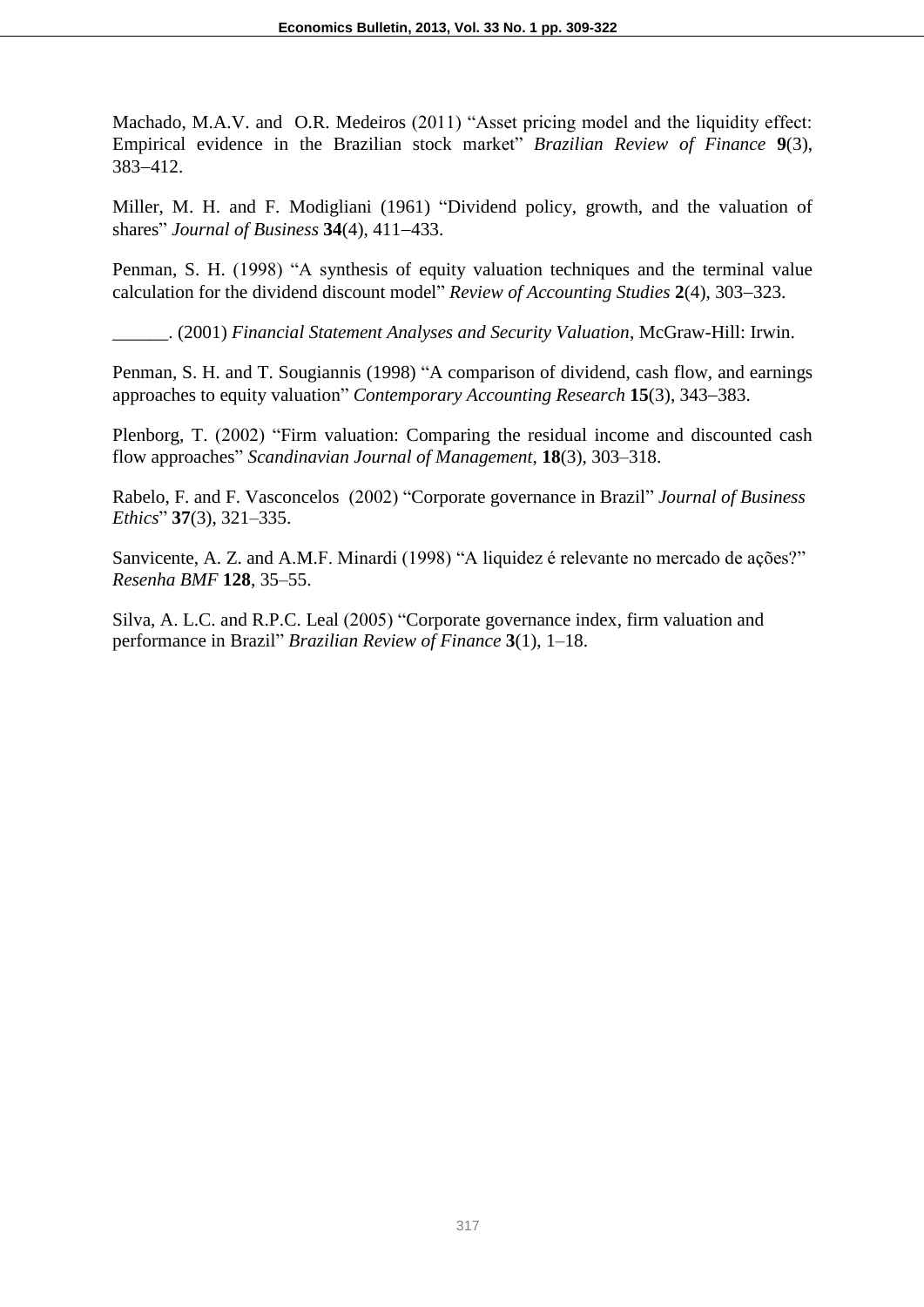#### **Table 1 – Valuations Results<sup>a</sup>**

| $p_t = \sum_{\tau=1}^{\infty} R^{-\tau} E_t \left( \tilde{d}_{t+\tau} \right) + TV$ for Dividends<br>$p_t = \sum \frac{FCF}{(1 + r_{\text{wacc}})} + EC_t - D_t + TV$ for Cash Flow<br>$p_t = b_t + \sum_{i=1}^{\infty} R^{-\tau} E_t (x_{t+\tau}^a) + TV$ for Residual Earnings<br>Positive<br>Negative<br>Median<br>SD<br>Year<br>Mean<br><b>Total</b><br><b>Valuations</b><br><b>Valuations</b><br><b>Dividends</b><br>1996<br>0.0056<br>139<br>31<br>1.4397<br>8.7310<br>170<br>1997<br>0.0062<br>26<br>2.7298<br>15.1492<br>142<br>168<br>0.0063<br>158<br>21<br>1998<br>3.4147<br>17.8712<br>179<br>1999<br>0.0072<br>162<br>15<br>3.7519<br>18.5622<br>177<br>0.0064<br>8<br>2000<br>4.2966<br>20.4675<br>160<br>168<br>$\overline{7}$<br>2001<br>0.0058<br>22.9708<br>177<br>184<br>4.0751<br>$\overline{0}$<br>2002<br>4.4873<br>0.0097<br>25.4381<br>181<br>181<br>0.0107<br>179<br>2003<br>6.1056<br>32.0961<br>1<br>180<br><b>Cash Flow</b><br>1996<br>0.3259<br>0.0461<br>2.6144<br>88<br>24<br>112<br>1997<br>0.0939<br>97<br>21<br>2.6002<br>17.4740<br>118<br>108<br>31<br>1998<br>3.0365<br>0.0635<br>20.5767<br>139<br>1999<br>1.7011<br>0.0493<br>108<br>37<br>26.7045<br>145<br>0.0509<br>32<br>2000<br>3.6152<br>30.8513<br>116<br>148<br>39<br>2001<br>3.3040<br>0.0202<br>129<br>35.4110<br>168<br>42<br>2002<br>2.6872<br>0.0370<br>43.4417<br>135<br>177<br>43<br>2003<br>4.2104<br>0.0351<br>43.4042<br>138<br>181<br><b>Residual Earnings</b><br>0.0602<br>90<br>21<br>1996<br>0.6367<br>5.8065<br>111<br>1997<br>0.0777<br>18.3579<br>98<br>19<br>3.1623<br>117<br>24<br>1998<br>4.8928<br>0.0733<br>23.4760<br>113<br>137<br>22<br>1999<br>5.6949<br>0.0779<br>121<br>24.9959<br>143<br>2000<br>124<br>22<br>6.8418<br>0.0975<br>27.7768<br>146<br>2001<br>0.0715<br>22<br>6.5072<br>30.4169<br>145<br>167<br>18<br>2002<br>7.1464<br>0.0825<br>32.4934<br>158<br>176<br>2003<br>0.0829<br>41.3604<br>163<br>17<br>180<br>9.8247 | Equations used: |  |  |  |  |  |  |  |  |  |
|---------------------------------------------------------------------------------------------------------------------------------------------------------------------------------------------------------------------------------------------------------------------------------------------------------------------------------------------------------------------------------------------------------------------------------------------------------------------------------------------------------------------------------------------------------------------------------------------------------------------------------------------------------------------------------------------------------------------------------------------------------------------------------------------------------------------------------------------------------------------------------------------------------------------------------------------------------------------------------------------------------------------------------------------------------------------------------------------------------------------------------------------------------------------------------------------------------------------------------------------------------------------------------------------------------------------------------------------------------------------------------------------------------------------------------------------------------------------------------------------------------------------------------------------------------------------------------------------------------------------------------------------------------------------------------------------------------------------------------------------------------------------------------------------------------------------------------------------------------------------------------------------------------------------------------------------------------------|-----------------|--|--|--|--|--|--|--|--|--|
|                                                                                                                                                                                                                                                                                                                                                                                                                                                                                                                                                                                                                                                                                                                                                                                                                                                                                                                                                                                                                                                                                                                                                                                                                                                                                                                                                                                                                                                                                                                                                                                                                                                                                                                                                                                                                                                                                                                                                               |                 |  |  |  |  |  |  |  |  |  |
|                                                                                                                                                                                                                                                                                                                                                                                                                                                                                                                                                                                                                                                                                                                                                                                                                                                                                                                                                                                                                                                                                                                                                                                                                                                                                                                                                                                                                                                                                                                                                                                                                                                                                                                                                                                                                                                                                                                                                               |                 |  |  |  |  |  |  |  |  |  |
|                                                                                                                                                                                                                                                                                                                                                                                                                                                                                                                                                                                                                                                                                                                                                                                                                                                                                                                                                                                                                                                                                                                                                                                                                                                                                                                                                                                                                                                                                                                                                                                                                                                                                                                                                                                                                                                                                                                                                               |                 |  |  |  |  |  |  |  |  |  |
|                                                                                                                                                                                                                                                                                                                                                                                                                                                                                                                                                                                                                                                                                                                                                                                                                                                                                                                                                                                                                                                                                                                                                                                                                                                                                                                                                                                                                                                                                                                                                                                                                                                                                                                                                                                                                                                                                                                                                               |                 |  |  |  |  |  |  |  |  |  |
|                                                                                                                                                                                                                                                                                                                                                                                                                                                                                                                                                                                                                                                                                                                                                                                                                                                                                                                                                                                                                                                                                                                                                                                                                                                                                                                                                                                                                                                                                                                                                                                                                                                                                                                                                                                                                                                                                                                                                               |                 |  |  |  |  |  |  |  |  |  |
|                                                                                                                                                                                                                                                                                                                                                                                                                                                                                                                                                                                                                                                                                                                                                                                                                                                                                                                                                                                                                                                                                                                                                                                                                                                                                                                                                                                                                                                                                                                                                                                                                                                                                                                                                                                                                                                                                                                                                               |                 |  |  |  |  |  |  |  |  |  |
|                                                                                                                                                                                                                                                                                                                                                                                                                                                                                                                                                                                                                                                                                                                                                                                                                                                                                                                                                                                                                                                                                                                                                                                                                                                                                                                                                                                                                                                                                                                                                                                                                                                                                                                                                                                                                                                                                                                                                               |                 |  |  |  |  |  |  |  |  |  |
|                                                                                                                                                                                                                                                                                                                                                                                                                                                                                                                                                                                                                                                                                                                                                                                                                                                                                                                                                                                                                                                                                                                                                                                                                                                                                                                                                                                                                                                                                                                                                                                                                                                                                                                                                                                                                                                                                                                                                               |                 |  |  |  |  |  |  |  |  |  |
|                                                                                                                                                                                                                                                                                                                                                                                                                                                                                                                                                                                                                                                                                                                                                                                                                                                                                                                                                                                                                                                                                                                                                                                                                                                                                                                                                                                                                                                                                                                                                                                                                                                                                                                                                                                                                                                                                                                                                               |                 |  |  |  |  |  |  |  |  |  |
|                                                                                                                                                                                                                                                                                                                                                                                                                                                                                                                                                                                                                                                                                                                                                                                                                                                                                                                                                                                                                                                                                                                                                                                                                                                                                                                                                                                                                                                                                                                                                                                                                                                                                                                                                                                                                                                                                                                                                               |                 |  |  |  |  |  |  |  |  |  |
|                                                                                                                                                                                                                                                                                                                                                                                                                                                                                                                                                                                                                                                                                                                                                                                                                                                                                                                                                                                                                                                                                                                                                                                                                                                                                                                                                                                                                                                                                                                                                                                                                                                                                                                                                                                                                                                                                                                                                               |                 |  |  |  |  |  |  |  |  |  |
|                                                                                                                                                                                                                                                                                                                                                                                                                                                                                                                                                                                                                                                                                                                                                                                                                                                                                                                                                                                                                                                                                                                                                                                                                                                                                                                                                                                                                                                                                                                                                                                                                                                                                                                                                                                                                                                                                                                                                               |                 |  |  |  |  |  |  |  |  |  |
|                                                                                                                                                                                                                                                                                                                                                                                                                                                                                                                                                                                                                                                                                                                                                                                                                                                                                                                                                                                                                                                                                                                                                                                                                                                                                                                                                                                                                                                                                                                                                                                                                                                                                                                                                                                                                                                                                                                                                               |                 |  |  |  |  |  |  |  |  |  |
|                                                                                                                                                                                                                                                                                                                                                                                                                                                                                                                                                                                                                                                                                                                                                                                                                                                                                                                                                                                                                                                                                                                                                                                                                                                                                                                                                                                                                                                                                                                                                                                                                                                                                                                                                                                                                                                                                                                                                               |                 |  |  |  |  |  |  |  |  |  |
|                                                                                                                                                                                                                                                                                                                                                                                                                                                                                                                                                                                                                                                                                                                                                                                                                                                                                                                                                                                                                                                                                                                                                                                                                                                                                                                                                                                                                                                                                                                                                                                                                                                                                                                                                                                                                                                                                                                                                               |                 |  |  |  |  |  |  |  |  |  |
|                                                                                                                                                                                                                                                                                                                                                                                                                                                                                                                                                                                                                                                                                                                                                                                                                                                                                                                                                                                                                                                                                                                                                                                                                                                                                                                                                                                                                                                                                                                                                                                                                                                                                                                                                                                                                                                                                                                                                               |                 |  |  |  |  |  |  |  |  |  |
|                                                                                                                                                                                                                                                                                                                                                                                                                                                                                                                                                                                                                                                                                                                                                                                                                                                                                                                                                                                                                                                                                                                                                                                                                                                                                                                                                                                                                                                                                                                                                                                                                                                                                                                                                                                                                                                                                                                                                               |                 |  |  |  |  |  |  |  |  |  |
|                                                                                                                                                                                                                                                                                                                                                                                                                                                                                                                                                                                                                                                                                                                                                                                                                                                                                                                                                                                                                                                                                                                                                                                                                                                                                                                                                                                                                                                                                                                                                                                                                                                                                                                                                                                                                                                                                                                                                               |                 |  |  |  |  |  |  |  |  |  |
|                                                                                                                                                                                                                                                                                                                                                                                                                                                                                                                                                                                                                                                                                                                                                                                                                                                                                                                                                                                                                                                                                                                                                                                                                                                                                                                                                                                                                                                                                                                                                                                                                                                                                                                                                                                                                                                                                                                                                               |                 |  |  |  |  |  |  |  |  |  |
|                                                                                                                                                                                                                                                                                                                                                                                                                                                                                                                                                                                                                                                                                                                                                                                                                                                                                                                                                                                                                                                                                                                                                                                                                                                                                                                                                                                                                                                                                                                                                                                                                                                                                                                                                                                                                                                                                                                                                               |                 |  |  |  |  |  |  |  |  |  |
|                                                                                                                                                                                                                                                                                                                                                                                                                                                                                                                                                                                                                                                                                                                                                                                                                                                                                                                                                                                                                                                                                                                                                                                                                                                                                                                                                                                                                                                                                                                                                                                                                                                                                                                                                                                                                                                                                                                                                               |                 |  |  |  |  |  |  |  |  |  |
|                                                                                                                                                                                                                                                                                                                                                                                                                                                                                                                                                                                                                                                                                                                                                                                                                                                                                                                                                                                                                                                                                                                                                                                                                                                                                                                                                                                                                                                                                                                                                                                                                                                                                                                                                                                                                                                                                                                                                               |                 |  |  |  |  |  |  |  |  |  |
|                                                                                                                                                                                                                                                                                                                                                                                                                                                                                                                                                                                                                                                                                                                                                                                                                                                                                                                                                                                                                                                                                                                                                                                                                                                                                                                                                                                                                                                                                                                                                                                                                                                                                                                                                                                                                                                                                                                                                               |                 |  |  |  |  |  |  |  |  |  |
|                                                                                                                                                                                                                                                                                                                                                                                                                                                                                                                                                                                                                                                                                                                                                                                                                                                                                                                                                                                                                                                                                                                                                                                                                                                                                                                                                                                                                                                                                                                                                                                                                                                                                                                                                                                                                                                                                                                                                               |                 |  |  |  |  |  |  |  |  |  |
|                                                                                                                                                                                                                                                                                                                                                                                                                                                                                                                                                                                                                                                                                                                                                                                                                                                                                                                                                                                                                                                                                                                                                                                                                                                                                                                                                                                                                                                                                                                                                                                                                                                                                                                                                                                                                                                                                                                                                               |                 |  |  |  |  |  |  |  |  |  |
|                                                                                                                                                                                                                                                                                                                                                                                                                                                                                                                                                                                                                                                                                                                                                                                                                                                                                                                                                                                                                                                                                                                                                                                                                                                                                                                                                                                                                                                                                                                                                                                                                                                                                                                                                                                                                                                                                                                                                               |                 |  |  |  |  |  |  |  |  |  |
|                                                                                                                                                                                                                                                                                                                                                                                                                                                                                                                                                                                                                                                                                                                                                                                                                                                                                                                                                                                                                                                                                                                                                                                                                                                                                                                                                                                                                                                                                                                                                                                                                                                                                                                                                                                                                                                                                                                                                               |                 |  |  |  |  |  |  |  |  |  |
|                                                                                                                                                                                                                                                                                                                                                                                                                                                                                                                                                                                                                                                                                                                                                                                                                                                                                                                                                                                                                                                                                                                                                                                                                                                                                                                                                                                                                                                                                                                                                                                                                                                                                                                                                                                                                                                                                                                                                               |                 |  |  |  |  |  |  |  |  |  |
|                                                                                                                                                                                                                                                                                                                                                                                                                                                                                                                                                                                                                                                                                                                                                                                                                                                                                                                                                                                                                                                                                                                                                                                                                                                                                                                                                                                                                                                                                                                                                                                                                                                                                                                                                                                                                                                                                                                                                               |                 |  |  |  |  |  |  |  |  |  |
|                                                                                                                                                                                                                                                                                                                                                                                                                                                                                                                                                                                                                                                                                                                                                                                                                                                                                                                                                                                                                                                                                                                                                                                                                                                                                                                                                                                                                                                                                                                                                                                                                                                                                                                                                                                                                                                                                                                                                               |                 |  |  |  |  |  |  |  |  |  |
|                                                                                                                                                                                                                                                                                                                                                                                                                                                                                                                                                                                                                                                                                                                                                                                                                                                                                                                                                                                                                                                                                                                                                                                                                                                                                                                                                                                                                                                                                                                                                                                                                                                                                                                                                                                                                                                                                                                                                               |                 |  |  |  |  |  |  |  |  |  |

<sup>a</sup> Values are in domestic currency (Reais – R\$) and are normalized by the last day of each year closing price for each company before estimating the moments. Outliers are not included.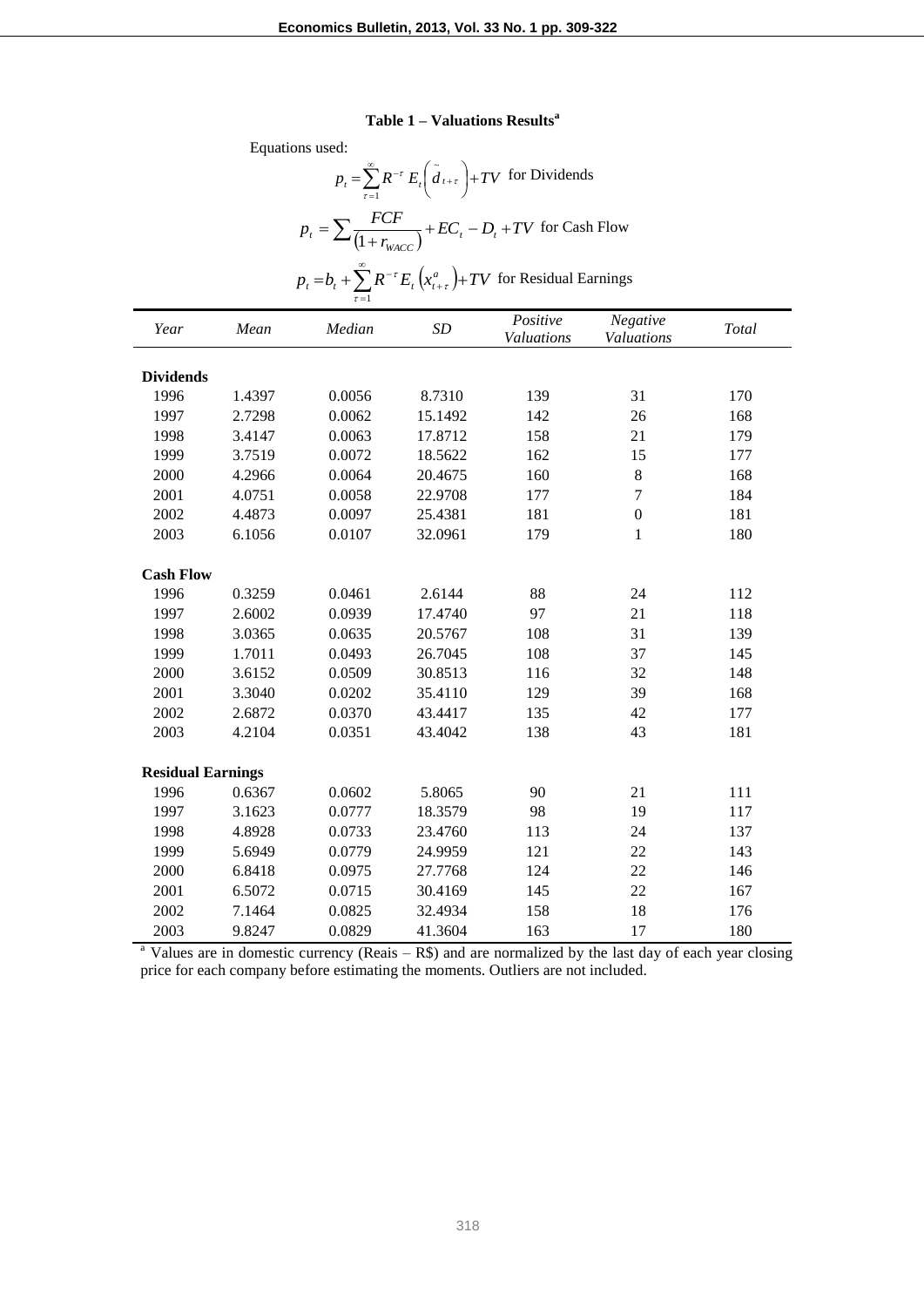| Year                     | Mean    | Median    | Positive<br>$Bias^b$ | Negative<br>$Bias^b$ | <b>Observations</b> | % Positive |  |  |
|--------------------------|---------|-----------|----------------------|----------------------|---------------------|------------|--|--|
| <b>Dividends</b>         |         |           |                      |                      |                     |            |  |  |
| 1996                     | 1.7388  | 0.0570    | 66                   | 65                   | 131                 | 50.38%     |  |  |
| 1997                     | 4.4310  | 0.9270    | 77                   | 47                   | 124                 | 62.10%     |  |  |
| 1998                     | 12.3804 | 2.1507    | 93                   | 40                   | 133                 | 69.92%     |  |  |
| 1999                     | 2.1072  | 0.5070    | 85                   | 61                   | 146                 | 58.22%     |  |  |
| 2000                     | 2.4104  | 0.7757    | 95                   | 40                   | 135                 | 70.37%     |  |  |
| 2001                     | 1.8081  | 0.6403    | 99                   | 56                   | 155                 | 63.87%     |  |  |
| 2002                     | 2.4438  | 1.2725    | 125                  | 28                   | 153                 | 81.70%     |  |  |
| 2003                     | 0.6484  | 0.3245    | 122                  | 39                   | 161                 | 75.78%     |  |  |
| <b>Cash Flow</b>         |         |           |                      |                      |                     |            |  |  |
| 1996                     | 36.51%  | $-0.6072$ | 10                   | 42                   | 52                  | 19.23%     |  |  |
| 1997                     | 50.00%  | $-0.2451$ | 23                   | 40                   | 63                  | 36.51%     |  |  |
| 1998                     | 19.51%  | 0.0350    | 32                   | 32                   | 64                  | 50.00%     |  |  |
| 1999                     | 22.50%  | $-0.4154$ | 16                   | 66                   | 82                  | 19.51%     |  |  |
| 2000                     | 19.59%  | $-0.4101$ | 18                   | 62                   | 80                  | 22.50%     |  |  |
| 2001                     | 14.44%  | $-0.4419$ | 19                   | 78                   | 97                  | 19.59%     |  |  |
| 2002                     | 11.20%  | $-0.3718$ | 13                   | 77                   | 90                  | 14.44%     |  |  |
| 2003                     | 19.23%  | $-0.2724$ | 14                   | 111                  | 125                 | 11.20%     |  |  |
| <b>Residual Earnings</b> |         |           |                      |                      |                     |            |  |  |
| 1996                     | 2.4420  | 0.7539    | 59                   | 27                   | 86                  | 68.60%     |  |  |
| 1997                     | 6.0853  | 2.7996    | 66                   | 21                   | 87                  | 75.86%     |  |  |
| 1998                     | 16.3657 | 3.9744    | 83                   | 13                   | 96                  | 86.46%     |  |  |
| 1999                     | 1.7761  | 0.7777    | 79                   | 30                   | 109                 | 72.48%     |  |  |
| 2000                     | 1.9711  | 1.1651    | 89                   | 20                   | 109                 | 81.65%     |  |  |
| 2001                     | 1.7052  | 0.8419    | 91                   | 37                   | 128                 | 71.09%     |  |  |
| 2002                     | 2.4872  | 1.1515    | 117                  | 20                   | 137                 | 85.40%     |  |  |
| 2003                     | 0.4621  | 0.3245    | 114                  | 36                   | 150                 | 76.00%     |  |  |

| Table 2 - Estimated Bias (Sample Forecasting Bias) <sup>a</sup> |  |  |  |
|-----------------------------------------------------------------|--|--|--|
|-----------------------------------------------------------------|--|--|--|

<sup>a</sup> The data was obtained from *Economatica.*

<sup>b</sup> The bias was calculated as:  $\left(\frac{V^{Mod}-P}{P}\right)$ , where  $V^{Mod}$  is the estimate given by the model and *P* is the observed value of the variable.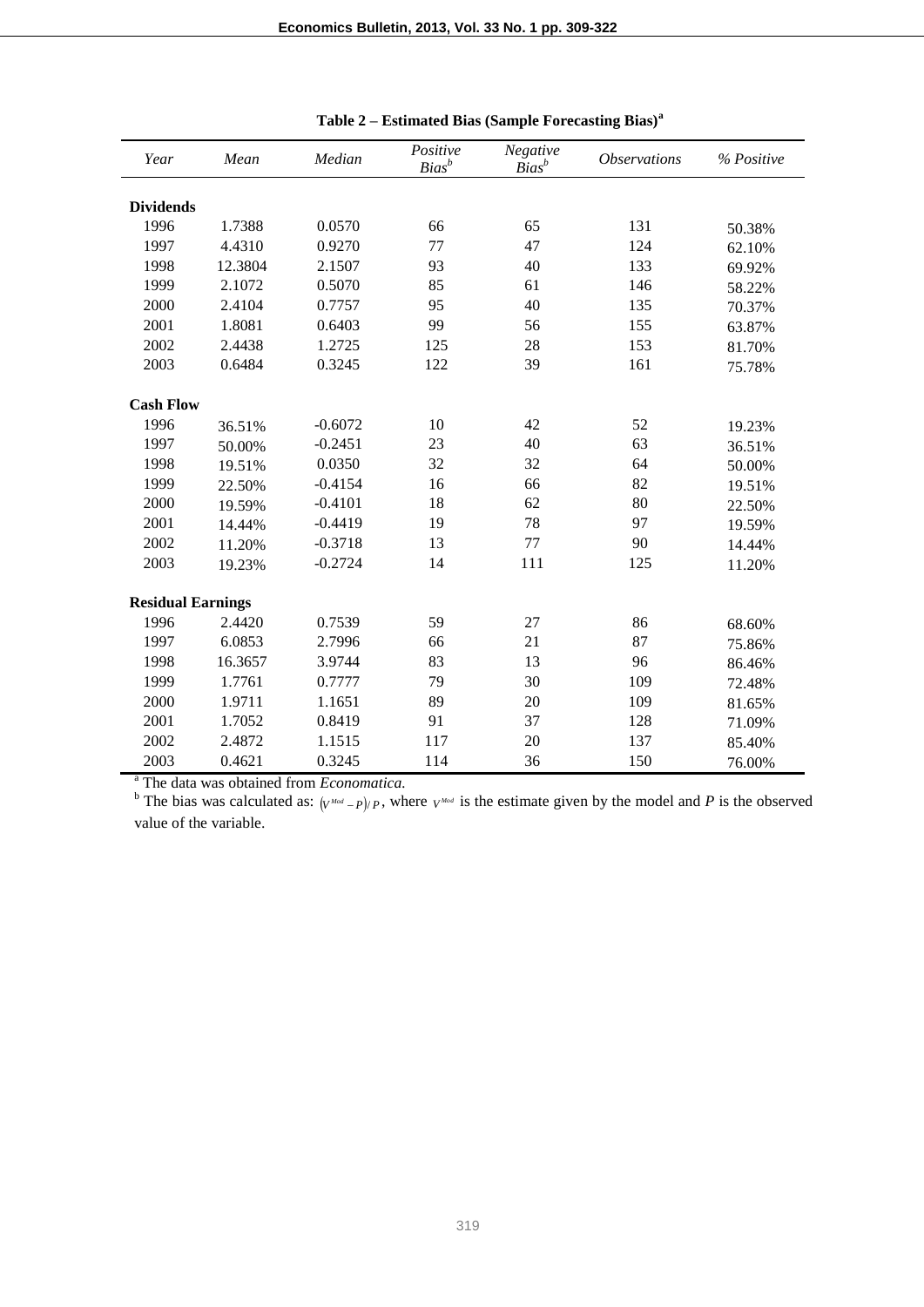|                                  |        | 1996   |        |        | 1997   |        |
|----------------------------------|--------|--------|--------|--------|--------|--------|
|                                  | DIV    | CF     | RE     | DIV    | CF     | RE     |
| OLS Coeff.                       | 0.4571 | 0.6014 | 0.4313 | 0.2520 | 0.2419 | 0.2518 |
| OLS $R^2$                        | 0.2606 | 0.6058 | 0.5553 | 0.7461 | 0.7723 | 0.7732 |
| $R^2(.)/R^2CF$ <sup>c</sup>      | 0.4302 |        | 0.9167 | 0.9662 |        | 1.0012 |
| <b>Observations</b>              | 131    | 85     | 86     | 124    | 86     | 87     |
|                                  |        |        |        |        |        |        |
|                                  |        | 1998   |        |        | 1999   |        |
|                                  | DIV    | CF     | RE     | DIV    | CF     | RE     |
| OLS Coeff.                       | 0.1032 | 0.1143 | 0.1047 | 0.5131 | 0.5888 | 0.5154 |
| OLS $R^2$                        | 0.3795 | 0.5176 | 0.5099 | 0.7944 | 0.8086 | 0.8190 |
| $R^2(.)/R^2CF$ <sup>c</sup>      | 0.7333 |        | 0.9852 | 0.9825 |        | 1.0130 |
| Observations                     | 133    | 92     | 96     | 146    | 102    | 109    |
|                                  |        |        |        |        |        |        |
|                                  | 2000   |        |        | 2001   |        |        |
|                                  | DIV    | CF     | RE     | DIV    | CF     | RE     |
| OLS Coeff.                       | 0.3348 | 0.3605 | 0.3354 | 0.3802 | 0.4472 | 0.3849 |
| OLS $R^2$                        | 0.5394 | 0.5632 | 0.5855 | 0.8187 | 0.8158 | 0.8333 |
| $R^2$ (.)/ $R^2$ CF <sup>c</sup> | 0.9577 |        | 1.0395 | 1.0036 |        | 1.0215 |
| <b>Observations</b>              | 135    | 103    | 109    | 155    | 111    | 128    |
|                                  |        |        |        |        |        |        |
|                                  |        | 2002   |        |        | 2003   |        |
|                                  | DIV    | CF     | RE     | DIV    | CF     | RE     |
| OLS Coeff.                       | 0.2843 | 1.2326 | 0.2845 | 0.6498 | 1.4878 | 0.5857 |
| OLS $R^2$                        | 0.6483 | 0.8734 | 0.6489 | 0.9529 | 0.9263 | 0.9243 |
| $R^2$ (.)/ $R^2$ CF <sup>c</sup> | 0.7422 |        | 0.7429 | 1.0288 |        | 0.9979 |
| Observations                     | 153    | 121    | 137    | 161    | 129    | 150    |

| Table 3 - Regression Results of Observed vs. Estimated Stock Prices <sup>a,b</sup> |  |
|------------------------------------------------------------------------------------|--|
|------------------------------------------------------------------------------------|--|

 $\hat{p}_{it} = \alpha + \beta (X_{it}) + \varepsilon_{it}$ 

<sup>a</sup> Data obtained from *Economatica*.

 $b$  The regression specification is given by Equation 6.

<sup>c</sup> The coefficient of relative power measures is given comparing dividends and residual earning with cash flows. A coefficient larger than 1 indicates that the cash flow has less explanatory power for the stock price than the other models.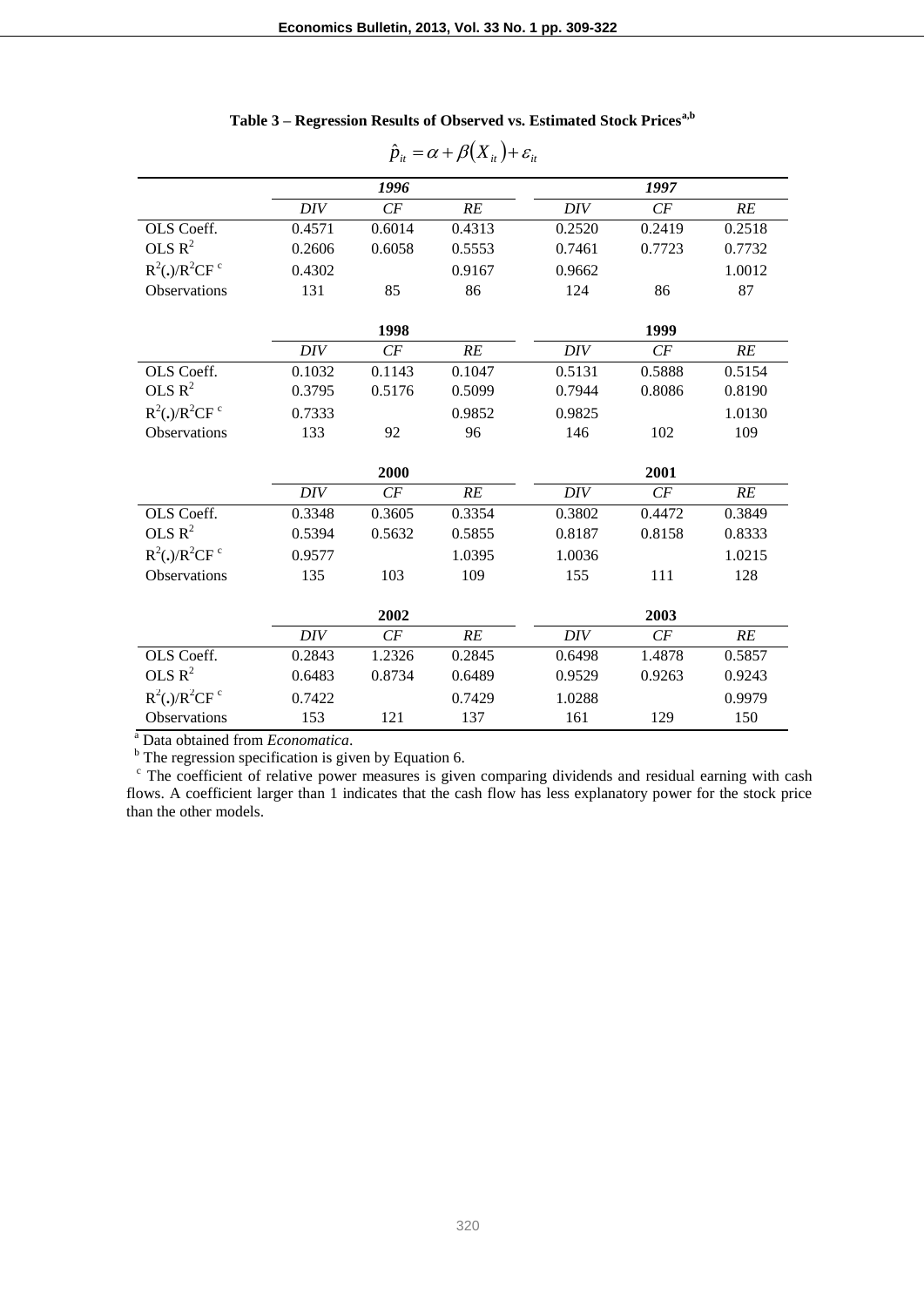| Year                     | Number         | таріс т<br>Central Tenuency<br>$\%$ | Price up to $+15%$ | Price up to $-15%$ |
|--------------------------|----------------|-------------------------------------|--------------------|--------------------|
| <b>Dividends</b>         |                |                                     |                    |                    |
| 1996                     | 10             | 7.19%                               | 5                  | $\mathfrak s$      |
| 1997                     | 3              | 2.11%                               | 1                  | $\overline{2}$     |
| 1998                     | $\overline{2}$ | 1.27%                               | 1                  | $\mathbf{1}$       |
| 1999                     | 10             | 6.17%                               | $\overline{4}$     | 6                  |
| 2000                     | 9              | 5.63%                               | 5                  | $\overline{4}$     |
| 2001                     | 13             | 7.34%                               | $\overline{4}$     | 9                  |
| 2002                     | $20\,$         | 11.05%                              | 9                  | 11                 |
| 2003                     | 31             | 17.32%                              | 18                 | 13                 |
| <b>Cash Flow</b>         |                |                                     |                    |                    |
| 1996                     | 5              | 9.62%                               | $\sqrt{2}$         | $\,8\,$            |
| 1997                     | 6              | 8.96%                               | $\overline{2}$     | $\overline{4}$     |
| 1998                     | $\overline{4}$ | 5.63%                               | $\overline{2}$     | $\mathfrak{Z}$     |
| 1999                     | 10             | 11.63%                              | $\sqrt{6}$         | 3                  |
| 2000                     | 12             | 13.48%                              | $\overline{2}$     | 3                  |
| 2001                     | 10             | 9.35%                               | $\overline{4}$     | $\overline{4}$     |
| 2002                     | 15             | 15.46%                              | $\boldsymbol{7}$   | 9                  |
| 2003                     | 34             | 26.15%                              | $\overline{9}$     | 19                 |
| <b>Residual Earnings</b> |                |                                     |                    |                    |
| 1996                     | 6              | 6.67%                               | $\sqrt{2}$         | $\overline{4}$     |
| 1997                     | 3              | 3.06%                               | $\mathbf{0}$       | 3                  |
| 1998                     | 5              | 4.42%                               | 1                  | $\overline{4}$     |
| 1999                     | 10             | 8.26%                               | 3                  | $\tau$             |
| 2000                     | 10             | 8.06%                               | $\overline{4}$     | 6                  |
| 2001                     | 9              | 6.21%                               | $\overline{4}$     | 5                  |
| 2002                     | 17             | 10.76%                              | $8\,$              | 9                  |
| 2003                     | 27             | 16.56%                              | 15                 | 12                 |

<sup>a</sup> The central tendency was defined as the ability to produce reasonable estimates, defined as being within an interval of plus or minus 15% of the observed value. The percentage (*%*) is the relative number of observations within the central tendency in relation to the sample.

**Table 4 – Central Tendency<sup>a</sup>**